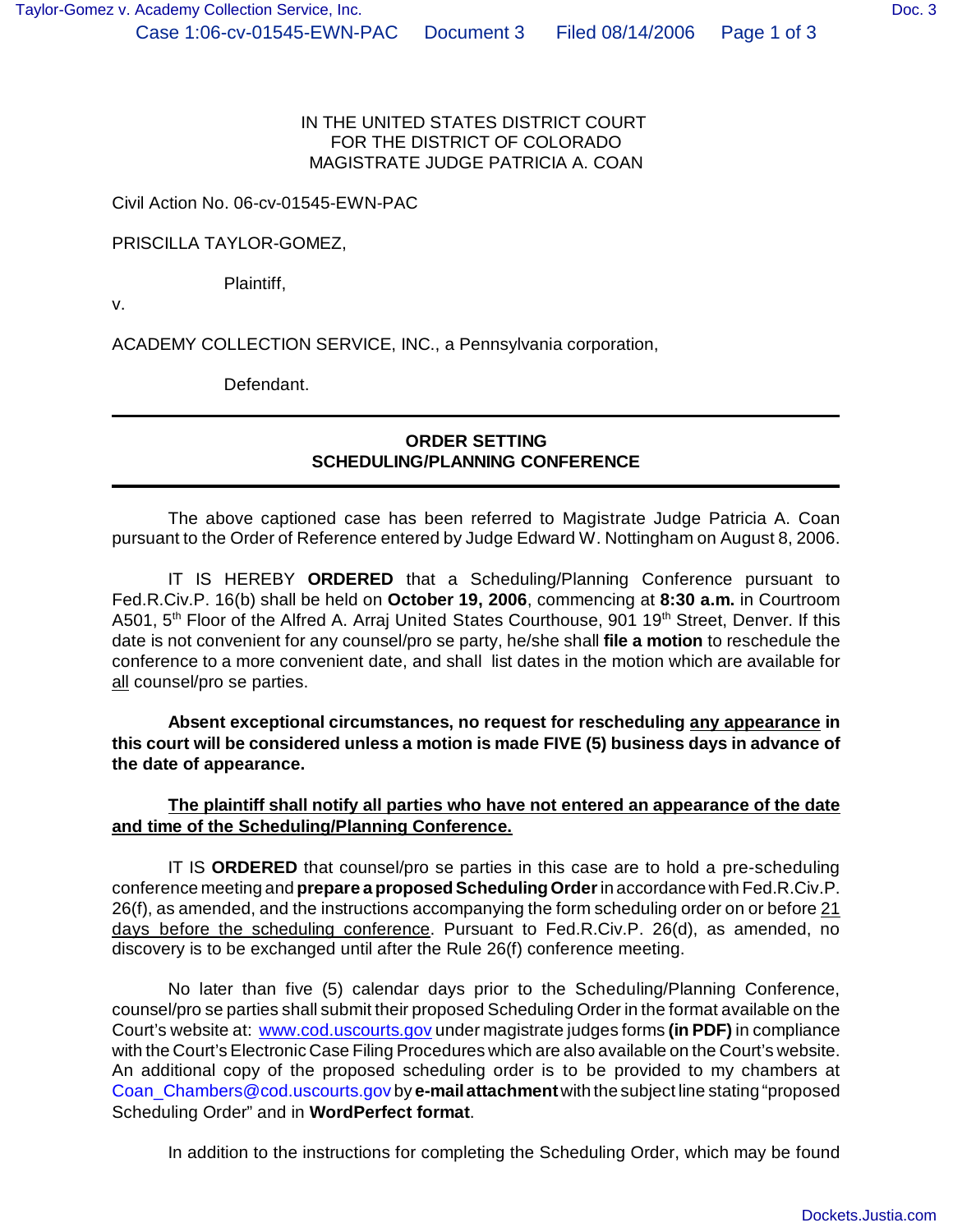on the court's website with the scheduling order form, counsel and pro se parties should consider whether electronic discovery will be needed. Specifically, in those cases in which: (i) the parties' substantive allegations involve extensive computer-generated records; (ii) a substantial amount of disclosure or discovery will involve information or records in electronic form (i.e., e-mail, word processing, databases); (iii) expert witnesses will develop testimony based in large part on computer data and/or modeling; or (iv) any party plans to present a substantial amount of evidence in digital form at trial, the parties shall confer regarding what efforts will be needed to preserve computer records and data, facilitate computer-based discovery and who will pay costs, resolve privilege issues, limit discovery costs and delay, and avoid discovery disputes relating to electronic discovery. The parties shall include these issues, if appropriate, in the proposed scheduling order and shall be prepared to discuss them at the scheduling/planning conference.

Further, on or before 14 days after the Rule 26(f) pre-scheduling conference meeting, the parties shall comply with the mandatory disclosure requirements of Fed.R.Civ.P. 26(a)(1), as amended.

Parties who are pro se or do not have access to the internet may obtain the scheduling order form and instructions from the Clerk's Office, Room A105, in the Alfred A. Arraj United States Courthouse, 901 19<sup>th</sup> Street, Denver, Colorado, 80294. Scheduling Orders prepared by parties not represented by counsel, or without access to electronic case filing, are to be submitted to the Clerk of the Court on paper.

IT IS **FURTHER ORDERED** that at least five (5) calendar days before the Scheduling/Planning Conference, counsel/pro se parties shall submit a brief Confidential Settlement Statement to the Magistrate Judge **ONLY**, outlining the facts and issues involved in the case, and the possibilities for settlement, including any settlement authority from the client. Electronic case filing participants are to submit their Confidential Settlement statements to chambers at Coan Chambers@cod.uscourts.gov. with the subject line stating "Confidential Settlement Statement" along with the case number and case caption. The Confidential Settlement statement should be submitted **in PDF** format and sent as an attachment to the e-mail. Documents with attachments totaling over 15 pages shall be submitted **to the Clerk's office** in an envelope labeled "Personal Materials" addressed to Magistrate Judge Patricia A. Coan.<sup>1</sup> Counsel/pro se parties should be prepared to discuss settlement at the Scheduling/Planning Conference and should obtain full settlement authority from the client, or have the client available either in person or by telephone.

All out-of-state counsel shall comply with D.C.COLO.LCivR 83.3 before the Scheduling/Planning Conference.

It is the responsibility of counsel/pro se parties to notify the Court of his/her entry of appearance, notice of withdrawal, notice of substitution of counsel, or notice of change of address, e-mail address, or telephone number by complying with the Court's Electronic Case Filing Procedures or paper-filing the appropriate document with the Court.

**The Parties are further advised that they shall not assume that the Court will grant the relief requested in any motion. Failure to appear at a court-ordered conference or to comply with a court-ordered deadline which has not been vacated by court order may result**

<sup>&</sup>lt;sup>1</sup> Do not label this envelope "confidential settlement statement" because you will **risk the public filing of the document.**